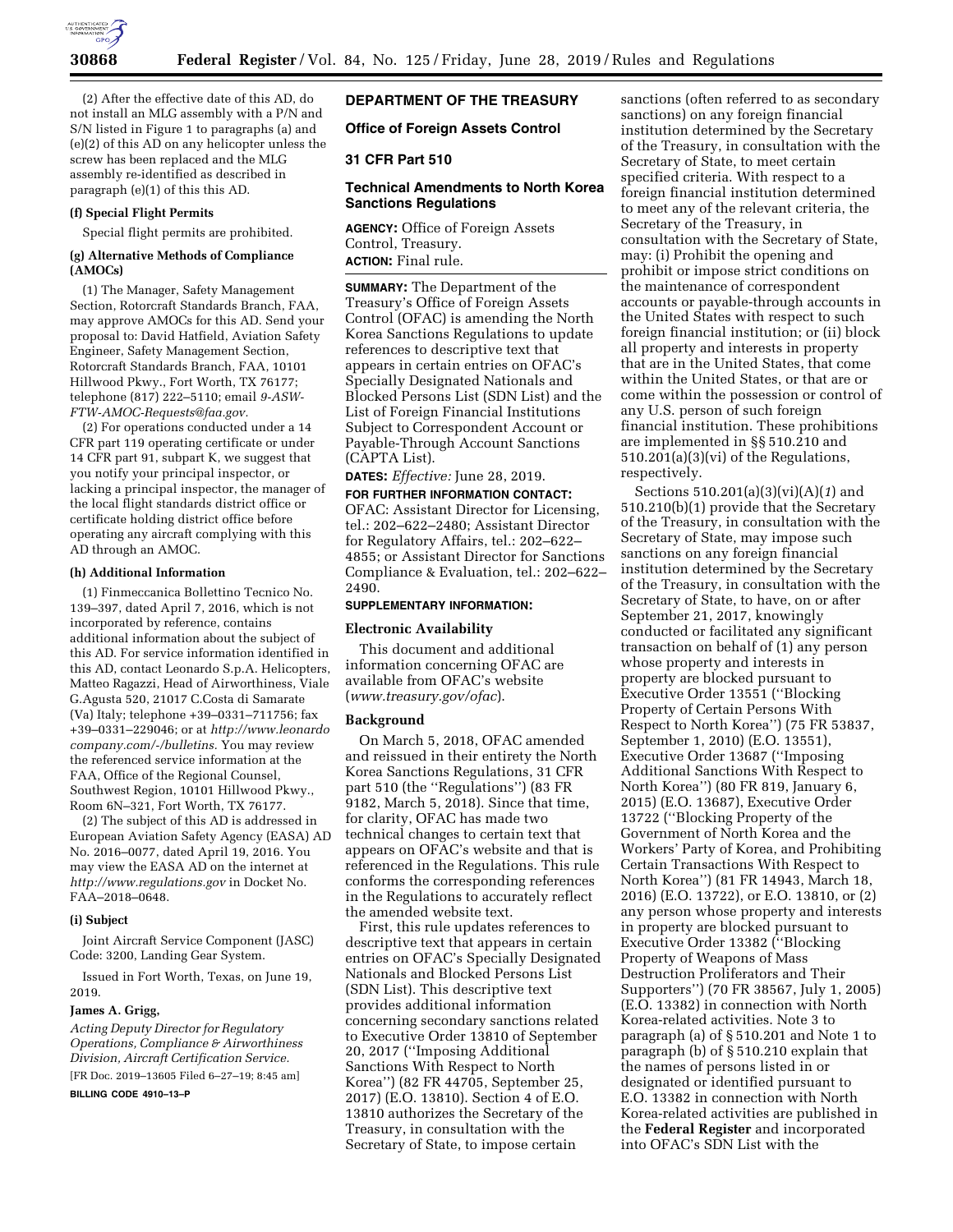identifier ''[NPWMD]'' and descriptive text ''Executive Order 13810 Information: Subject to blocking in connection with North Korea-related activities.''

Since the publication of the Regulations, however, OFAC has revised this descriptive text and included it in each SDN List entry that meets the criteria contained in sections 510.201(a)(3)(vi)(A)(*1*) and 510.210(b)(1) in order to more clearly alert foreign financial institutions to attendant secondary sanctions risks. The revised descriptive text is ''Secondary sanctions risk: North Korea Sanctions Regulations, §§ 510.201 and 510.210.'' On October 4, 2018, by separate action, OFAC incorporated this new descriptive text in the relevant entries on the SDN List of 371 persons whose property and interests in property are blocked pursuant to E.O.s 13551, 13687, 13722, or 13810 and 91 persons whose property and interests in property are blocked pursuant to E.O. 13382.

This rule amends the Regulations to conform corresponding references in the two specified notes to the new descriptive text language. This rule also corrects an incorrect regulatory citation in Note 3 to paragraph (a) of § 510.201.

Second, this rule updates references to the name of one of OFAC's sanctions lists. As noted above, § 510.210 of the Regulations provides for the imposition of strict conditions or prohibitions on the opening or maintaining of correspondent accounts or payablethrough accounts in the United States for a foreign financial institution that the Secretary of the Treasury, in consultation with the Secretary of State, determines knowingly engaged in specified activities. When the Regulations were reissued on March 5, 2018, Note 2 to § 510.210 explained that the names of foreign financial institutions for which the opening or maintaining of a correspondent account or a payable-through account in the United States is prohibited or for which the maintenance of a correspondent account or payable-through account is subject to one or more strict conditions will be, among other things, added to the ''Correspondent Account or Payable-Through Account Sanctions (CAPTA) List'' on OFAC's website (*[www.treasury.gov/ofac](http://www.treasury.gov/ofac)*). Section 510.519, which authorizes U.S. financial institutions to engage in certain limited transactions related to closing correspondent accounts for foreign financial institutions on the CAPTA List, also contains a full reference to the ''Correspondent Account or Payable-Through Account Sanctions (CAPTA) List.''

Since March 5, 2018, however, for additional consistency and clarity, OFAC has revised the name of the Correspondent Account or Payable-Through Account Sanctions (CAPTA) List as follows: ''List of Foreign Financial Institutions Subject to Correspondent Account or Payable-Through Account Sanctions (CAPTA List).'' This rule amends the Regulations to update the two specified references to the CAPTA List to correspond to the revised name.

### **Public Participation**

Because the amendment of the Regulations involves a foreign affairs function, the provisions of Executive Order 12866 and the Administrative Procedure Act (5 U.S.C. 553) requiring notice of proposed rulemaking, opportunity for public participation, and delay in effective date, as well as the provisions of Executive Order 13771, are inapplicable. Because no notice of proposed rulemaking is required for this rule, the Regulatory Flexibility Act (5 U.S.C. 601–612) does not apply.

### **Paperwork Reduction Act**

The collections of information related to the Regulations are contained in 31 CFR part 501 (the ''Reporting, Procedures and Penalties Regulations''). Pursuant to the Paperwork Reduction Act of 1995 (44 U.S.C. 3507), those collections of information have been approved by the Office of Management and Budget under control number 1505– 0164. An agency may not conduct or sponsor, and a person is not required to respond to, a collection of information unless the collection of information displays a valid control number.

### **List of Subjects in 31 CFR Part 510**

Administrative practice and procedure, Aircraft, Banking, Blocking of assets, CAPTA List, Diplomatic missions, Foreign financial institutions, Foreign trade, Imports, Medical services, Nongovernmental organizations, North Korea, Patents, Secondary sanctions, Services, Telecommunications, United Nations, Vessels, Workers' Party of Korea.

For the reasons set forth in the preamble, the Department of the Treasury's Office of Foreign Assets Control amends 31 CFR part 510 follows:

### **PART 510—NORTH KOREA SANCTIONS REGULATIONS**

■ 1. The authority citation for part 510 continues to read as follows:

**Authority:** 3 U.S.C. 301; 31 U.S.C. 321(b); 50 U.S.C. 1601–1651, 1701–1706; 22 U.S.C. 287c; Pub. L. 101–410, 104 Stat. 890 (28 U.S.C. 2461 note); Pub. L. 110–96, 121 Stat. 1011 (50 U.S.C. 1705 note); Pub. L. 114–122, 130 Stat. 93 (22 U.S.C. 9201–9255); Pub. L. 115–44, 131 Stat 886 (22 U.S.C. 9201 note); E.O. 13466, 73 FR 36787, June 27, 2008, 3 CFR, 2008 Comp., p. 195; E.O. 13551, 75 FR 53837, September 1, 2010; E.O. 13570, 76 FR 22291, April 20, 2011; E.O. 13687, 80 FR 819, January 6, 2015; E.O. 13722, 81 FR 14943, March 18, 2016; E.O. 13810, 82 FR 44705, September 25, 2017.

### **Subpart B—Prohibitions**

■ 2. In § 510.201, revise Note 3 to paragraph (a) to read as follows:

## **§ 510.201 Prohibited transactions involving blocked property.**

\* \* \* \* \*

**Note 3 to paragraph (a):** The names of persons listed in or designated or identified pursuant to Executive Order 13551, Executive Order 13687, Executive Order 13722, or Executive Order 13810 and whose property and interests in property are blocked pursuant to those orders and who are referenced in paragraph (a) of this section are published in the **Federal Register** and incorporated into OFAC's Specially Designated Nationals and Blocked Persons List (SDN List) with the identifier ''DPRK.'' Those persons are referenced in paragraph  $(a)(3)(\overline{vi})(A)(1)$  of this section, which related to secondary sanctions, and therefore their entries on the SDN List will also include the descriptive text ''Secondary sanctions risk: North Korea Sanctions Regulations sections 510.201 and 510.210.'' Paragraph  $(a)(3)(vi)(A)(1)$  of this section also references persons listed in or designated or identified pursuant to Executive Order 13382 whose property and interests in property are blocked pursuant to Executive Order 13382 in connection with North Korea-related activities. Accordingly, the names of such persons, which are published in the **Federal Register** and incorporated into OFAC's SDN List with the identifier ''[NPWMD],'' also will include the descriptive text ''Secondary sanctions risk: North Korea Sanctions Regulations sections 510.201 and 510.210.'' The SDN List is accessible through the following page on OFAC's website: *[www.treasury.gov/sdn.](http://www.treasury.gov/sdn)* Additional information pertaining to the SDN List can be found in appendix A to this chapter. See § 510.411 concerning entities that may not be listed on the SDN List but whose property and interests in property are nevertheless blocked pursuant to paragraph (a) of this section. The property and interests in property of persons who meet the definition of the term Government of North Korea, as defined in § 510.311, are blocked pursuant to paragraph (a) of this section regardless of whether the names of such persons are published in the **Federal Register** or incorporated into the SDN List.

\* \* \* \* \*